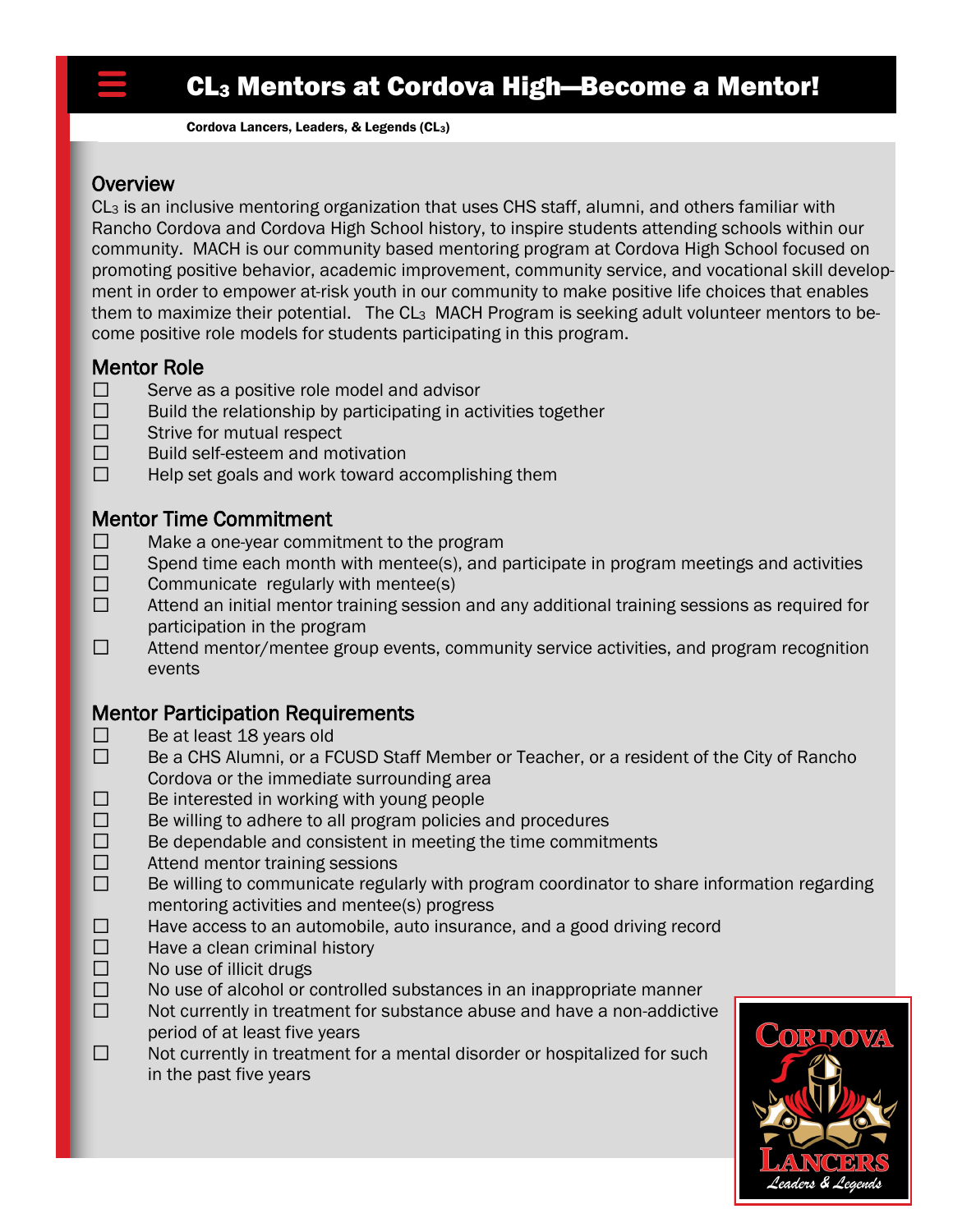

 $\Box$ 

# CL<sup>3</sup> Mentors at Cordova High—Become a Mentor!

Cordova Lancers, Leaders, & Legends (CL3)

### Desirable Qualities of a Mentor

- Willing listener
- $\Box$ Encouraging and supportive
- $\Box$ Patient and flexible
- $\Box$ Tolerant and respectful of individual differences

## Benefits of Being a Mentor

- $\Box$ Personal fulfillment through contribution to the community and individuals
- $\Box$ Satisfaction in helping someone mature, progress, and achieve goals
- $\Box$ Training sessions and group activities
- $\Box$ Mileage and expenses are tax deductible
- $\Box$ Personal ongoing support, supervision to help the match succeed
- $\Box$ Mentee/mentor group activities

## Mentor Application and Screening Process

- $\Box$ Complete the CL<sup>3</sup> MACH Mentor application
- $\Box$ Complete the FCUSD Category 2 Volunteer application and screening process
- $\Box$ Complete the FCUSD Volunteer Personal Automobile Use Form
- $\Box$ Provide results of current TB Test
- $\Box$ Driving record check
- $\Box$ Criminal history check: state, child abuse and neglect registry, sexual offender registry
- $\Box$ Personal interview with program coordinator
- $\Box$ Attend mentor training

### How MACH Works

- Students, identified by school staff, teachers, and CL<sub>3</sub> Program Coordinator are invited to  $\Box$ participate in MACH
- $\Box$ Students are matched with mentor or multiple mentors depending on needs
- $\Box$ Student teams are formed to provide additional peer support
- $\Box$ Students receive guidance and direction from mentors, to help them improve attendance and grades while decreasing negative behaviors at school and in the community
- $\Box$ Students attend MACH meetings, Real Talk Sessions, Tutoring Sessions, community service activities, and MACH group activities
- $\Box$ Students receive educational, school based, and social rewards based on their level of participation and engagement in the program

# For more information

Contact Program Coordinator, Conrade Mayer Email: conrademayer@gmail.com Phone: 916-247-8242

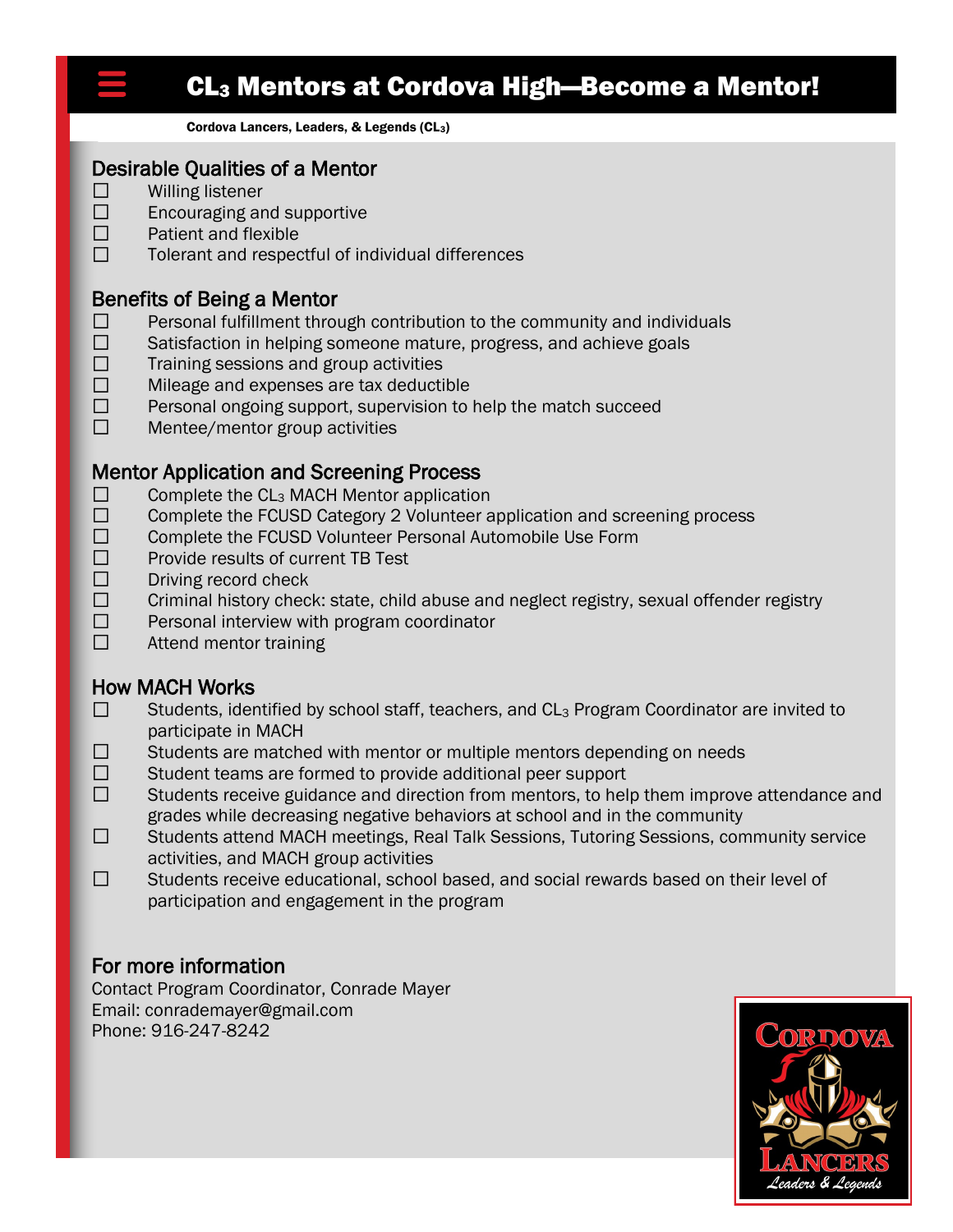# CL<sup>3</sup> Mentors at Cordova High—Mentor Application

Cordova Lancers, Leaders, & Legends (CL3)

Thank you for your interest in becoming a mentor. The MACH program is designed to provide mentors to students grades 9 thru 12. The information requested in this application will be used to match students to mentors.

## Contact Information

|                                                                                                                                                   | Date of Birth: __________________ |  |
|---------------------------------------------------------------------------------------------------------------------------------------------------|-----------------------------------|--|
|                                                                                                                                                   |                                   |  |
|                                                                                                                                                   |                                   |  |
|                                                                                                                                                   |                                   |  |
|                                                                                                                                                   |                                   |  |
| <b>Employment Information</b>                                                                                                                     |                                   |  |
|                                                                                                                                                   |                                   |  |
|                                                                                                                                                   |                                   |  |
|                                                                                                                                                   |                                   |  |
|                                                                                                                                                   |                                   |  |
| <b>Educational Background</b>                                                                                                                     |                                   |  |
|                                                                                                                                                   |                                   |  |
| <b>College or Trade School:</b>                                                                                                                   | <b>Year Graduated:</b>            |  |
| Hobbies and Interests (Please list your hobbies and interests)                                                                                    | CORDOV                            |  |
| Please complete and return all forms to Program Coordinator: Conrade Mayer<br>CHS Classroom: B3 Email: conrademayer@gmail.com Phone: 916-247-8242 | Y) 51 54                          |  |

CHS Classroom: B3 Email: conrademayer@gmail.com Phone: 916-247-8242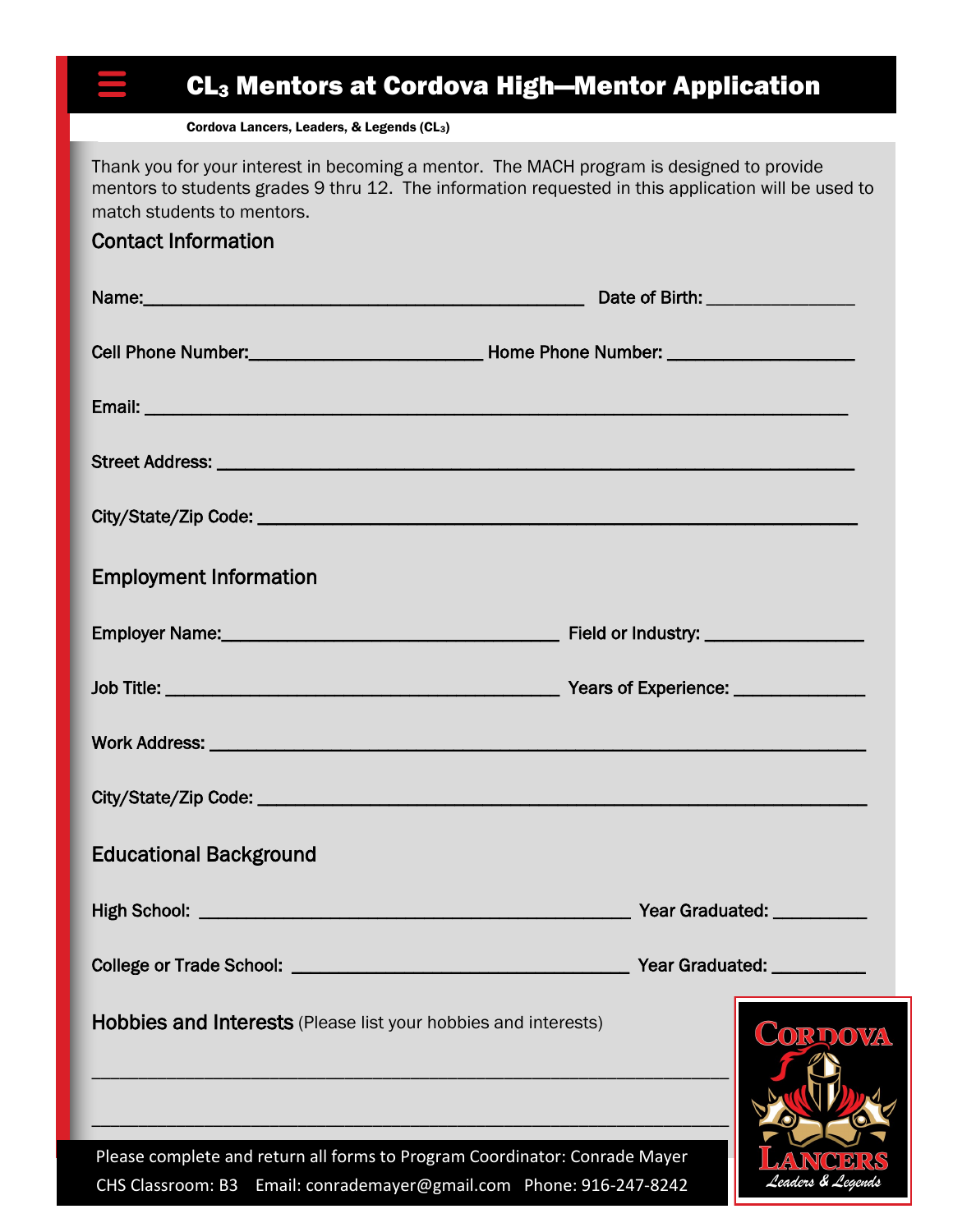# CL<sup>3</sup> Mentors at Cordova High—Mentor Application

Cordova Lancers, Leaders, & Legends (CL3)

**Personal Statement** (please write a brief statement telling us why you believe mentoring is important and why you would like to become a mentor)

|          | Your Availability (please mark all that apply) |                     |          |          |
|----------|------------------------------------------------|---------------------|----------|----------|
| Weekdays | Lunchtime                                      | <b>After School</b> | Evenings | Weekends |

\_\_\_\_\_\_\_\_\_\_\_\_\_\_\_\_\_\_\_\_\_\_\_\_\_\_\_\_\_\_\_\_\_\_\_\_\_\_\_\_\_\_\_\_\_\_\_\_\_\_\_\_\_\_\_\_\_\_\_\_\_\_\_\_\_\_\_\_\_\_\_\_\_\_\_\_\_\_\_\_\_\_\_\_\_\_\_\_\_\_

## Statement of Commitment and Information Release

I understand that in addition to completing this mentoring application form, I must also complete and submit the FCUSD Category 2 Volunteer Application and the FCUSD Volunteer Personal Automobile Use Form, which includes submitting proof of current TB clearance and completing a LiveScan of my fingerprints in order for a confidential background check to be completed. I authorize CL<sub>3</sub> or FCUSD to obtain any needed information regarding my driving record, legal/criminal history, and employment from any state or federal agency, or my employer, for the purposes of participating in a mentoring program.

If approved to be a mentor in the program I agree to spend time each month with mentee(s) and participating in program meetings and activities. I understand this is a volunteer activity and no compensation will be provided. I agree to follow all mentoring program guidelines and understand that any violation will result in suspension and/or termination of the mentoring relationship with CL<sub>3</sub> MACH. I understand that CL<sub>3</sub> MACH Mentoring Program is not obligated to provide a reason for their decision in accepting or rejecting me as a mentor.

I agree to allow CL<sup>3</sup> MACH Mentoring Program to use any photographic image of me taken while participating in the mentoring program. These images may be used in promotions and other marketing materials.

By signing below, I attest to the truthfulness of all information listed on this application and agree to all the above terms and conditions.

\_\_\_\_\_\_\_\_\_\_\_\_\_\_\_\_\_\_\_\_\_\_\_\_\_\_\_\_\_\_\_\_\_\_\_\_\_\_\_\_\_\_\_\_\_\_\_\_\_\_\_\_\_\_\_\_\_\_\_\_\_\_\_\_\_\_\_



Signature Date Date of the Contract of the Contract of the Contract of the Date Date

Please complete and return all forms to Program Coordinator: Conrade Mayer CHS Classroom: B3 Email: conrademayer@gmail.com Phone: 916-247-8242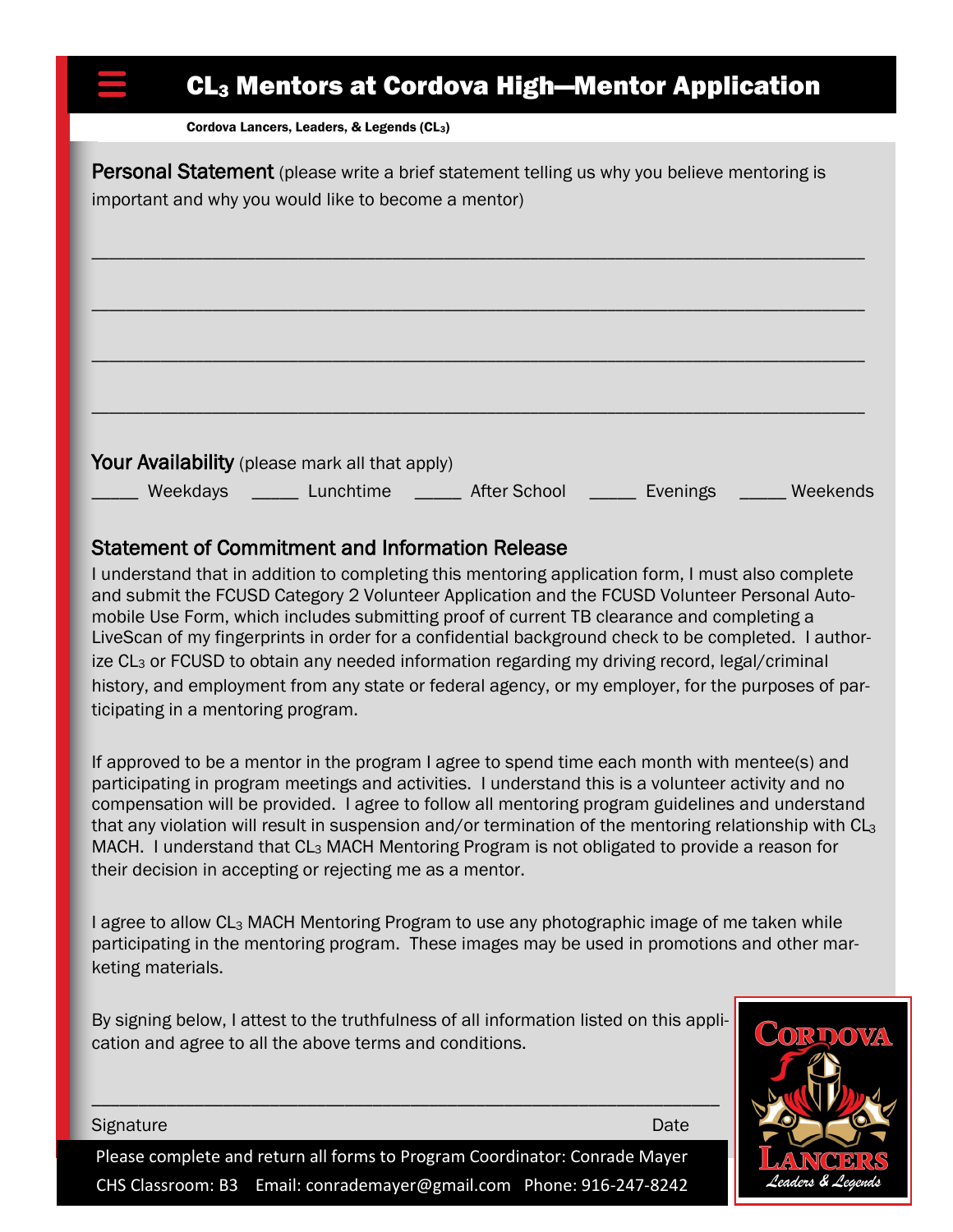Cordova Lancers, Leaders, & Legends (CL<sub>3</sub>)

# Folsom Cordova Unified School District Category 2 Volunteer

Following is an excerpt from the FCUSD Volunteer Handbook that provides instructions for completing the Category 2 Volunteer application process.

#### $\Box$  Category 2 (May be occasionally unsupervised with students)

- Fill out Category 2 Application
- Return completed application to school site with proof of current TB clearance (TB clearance procedure changed as of 1/1/2015. PPD no longer required. We can accept a PPD Test, but the minimum requirement is now an Adult TB Risk Assessment Questionnaire to be completed by a medical professional. District will still offer this service.)
- Application is approved by principal
- Bring completed, signed and dated Category 2 Application to the Education Services Center or Cordova Lane Center
- You will be asked to complete the LiveScan application
	- o Please have your driver's license or ID with you when you come to pick up your LiveScan form
	- o If you have lived out of the state of California during the last 1 to 4 years you will be expected to pay \$17.00 when you complete your paperwork (this covers the additional cost of the required FBI background check) PLEASE bring a check or money order.
	- o FCUSD pays for the cost of the Department of Justice background check. You will be required to pay the cost of the LiveScan location you choose
- At the time you complete the LiveScan paperwork, your picture will be taken for your Volunteer Badge

(NOTE: Education Code 45125 requires that your background check include a criminal offender records information check with the Department of Justice)

- · Following a review of the DOJ and FBI background checks, your name will be added to the approved volunteer list which is generally sent out every Friday during the school year
	- o You can contact your school site to check if your name has been added, but please do not call the ESC directly. Our policy is to speak ONLY with school personnel. This is to protect your privacy as ESC cannot know who is on the phone to verify your identity
- Your volunteer badge will be sent directly to your school office when it is completed

Note: You are to wear this badge each time you are on campus. You will pick up your ID badge from the office when you come onto campus for volunteering and return it back to the office when you leave. Whenever you are on campus, you must check in and out of the office.

Once your volunteer status has been approved, please check with your school staff to see when the next orientation is planned. At this orientation you will:

- Review this Volunteer Handbook.
- Learn site procedures which may include:
	- o A tour of the campus
		- o Signing in procedures
	- o Learning where your volunteer assignment will take place
	- o Learning the volunteer tasks
	- o Learning how to operate the school equipment
	- o Review the school handbook (rules, schedules, staff names)
	- o Where to put personal items
	- o Location of adult restrooms
	- o Staff lounge expectations and procedures

A complete version of the FCUSD Volunteer Handbook can be viewed at http://www.fcusd.org/cms/lib03/CA01001934/Centricity/domain/274/formsdocuments/VolunteerHandbook.pdf

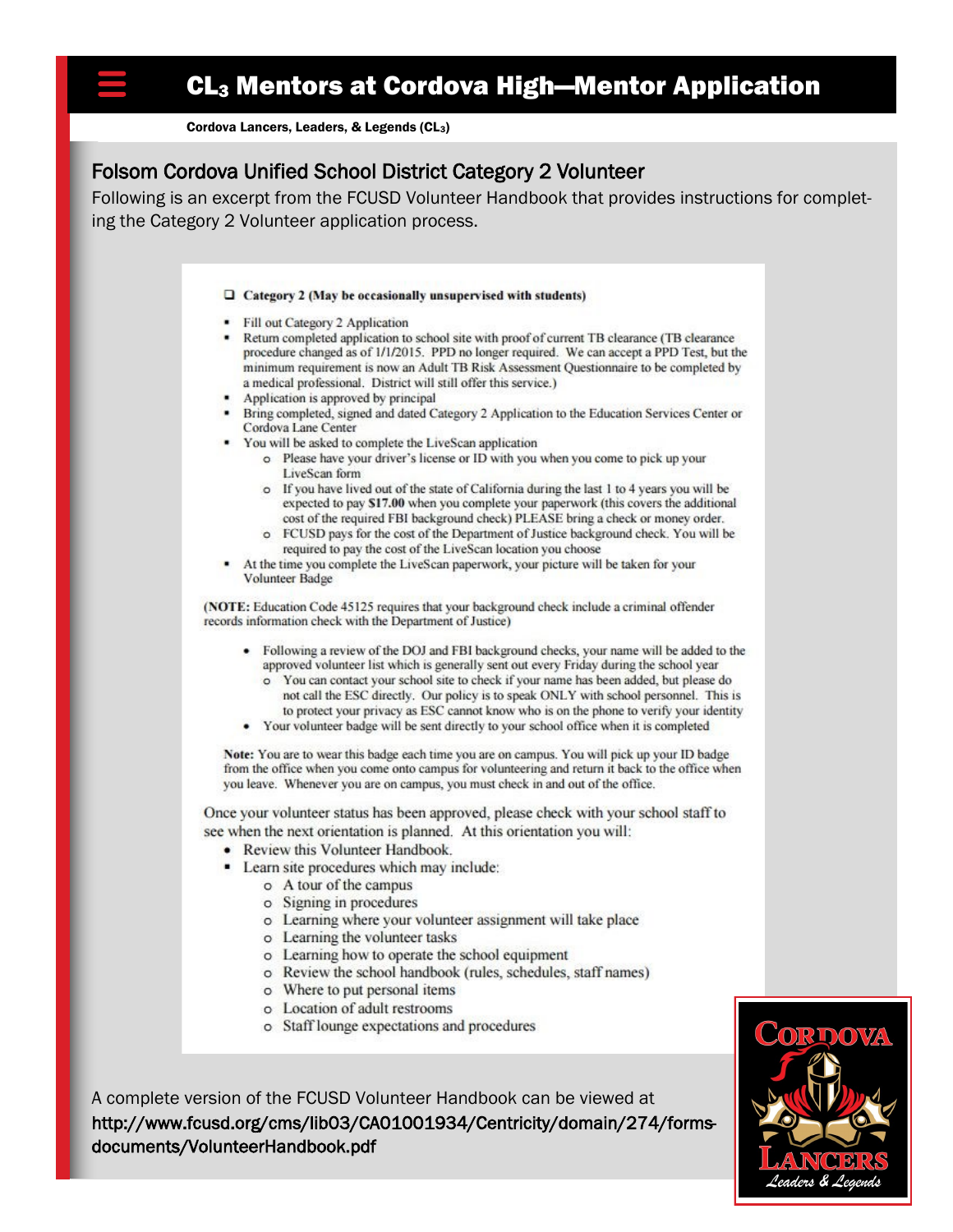Folsom Cordova Unified School District 1965 Birkmont Drive Rancho Cordova, CA 95672  $(916)$  294-9000

Category 2 Volunteer Application (Non-salaried Employee)

|                                                                                                                                                                                                                                                                                                                                         | NAME: PHONE: PHONE:                                                                                                                                                                             |                                               |  |
|-----------------------------------------------------------------------------------------------------------------------------------------------------------------------------------------------------------------------------------------------------------------------------------------------------------------------------------------|-------------------------------------------------------------------------------------------------------------------------------------------------------------------------------------------------|-----------------------------------------------|--|
|                                                                                                                                                                                                                                                                                                                                         | ADDRESS: CITY: CITY:                                                                                                                                                                            |                                               |  |
|                                                                                                                                                                                                                                                                                                                                         |                                                                                                                                                                                                 |                                               |  |
|                                                                                                                                                                                                                                                                                                                                         | SCHOOL SITE: Student's Name:                                                                                                                                                                    |                                               |  |
| VOLUNTEER ASSIGNMENT:                                                                                                                                                                                                                                                                                                                   | Training: I have read the Volunteer Orientation Handbook and know the expectations of me as a volunteer regarding appropriate:                                                                  |                                               |  |
| Behavior                                                                                                                                                                                                                                                                                                                                | <b>Blood Borne Pathogens</b>                                                                                                                                                                    | <b>Conflict Resolution</b>                    |  |
| <b>Dress</b>                                                                                                                                                                                                                                                                                                                            | <b>Child Protection</b>                                                                                                                                                                         | Specific instructions for the site            |  |
| Language                                                                                                                                                                                                                                                                                                                                | Child Development                                                                                                                                                                               | <b>Staff Relationship</b>                     |  |
| <b>Student Interactions</b>                                                                                                                                                                                                                                                                                                             | Confidentiality                                                                                                                                                                                 |                                               |  |
|                                                                                                                                                                                                                                                                                                                                         |                                                                                                                                                                                                 |                                               |  |
|                                                                                                                                                                                                                                                                                                                                         | <b>Photo ID Date:</b>                                                                                                                                                                           |                                               |  |
|                                                                                                                                                                                                                                                                                                                                         | Emergency Card Date: Date Fingerprints Clear                                                                                                                                                    |                                               |  |
|                                                                                                                                                                                                                                                                                                                                         | Have you been printed in FCUSD before? Y N                                                                                                                                                      |                                               |  |
|                                                                                                                                                                                                                                                                                                                                         | Are there any limitations or restrictions we should know about? :<br>Have you ever been convicted of a crime other than a traffic infraction, such as a misdemeanor (a DUI is not<br>$\Box$ YES |                                               |  |
| Site Orientation Date: The Contract of the Contract of the Contract of the Contract of the Contract of the Contract of the Contract of the Contract of the Contract of the Contract of the Contract of the Contract of the Con<br>Negative TB Test Expires: Negative TB Test Expires:<br>considered a traffic infraction)? $\square$ NO | (If "yes", please explain when, where, and the disposition.)                                                                                                                                    |                                               |  |
|                                                                                                                                                                                                                                                                                                                                         | I consent to the use of the above data in the District's Volunteer Database.                                                                                                                    |                                               |  |
|                                                                                                                                                                                                                                                                                                                                         | Date:                                                                                                                                                                                           |                                               |  |
| <b>VOLUNTEER'S SIGNATURE</b>                                                                                                                                                                                                                                                                                                            | This volunteer meets the criteria for a Category 2 volunteer because he/she: (circle one)                                                                                                       |                                               |  |
| Will be working unsupervised with student(s);<br>٠                                                                                                                                                                                                                                                                                      |                                                                                                                                                                                                 | ٠<br>Will be going on an overnight field trip |  |

PRINCIPAL'S SIGNATURE

Date

This form must be completed and given to the Principal or Designee prior to volunteering. The fully completed original will be delivered to District Office; a copy of this form, along with a copy of a current TB test, will be retained at the site.